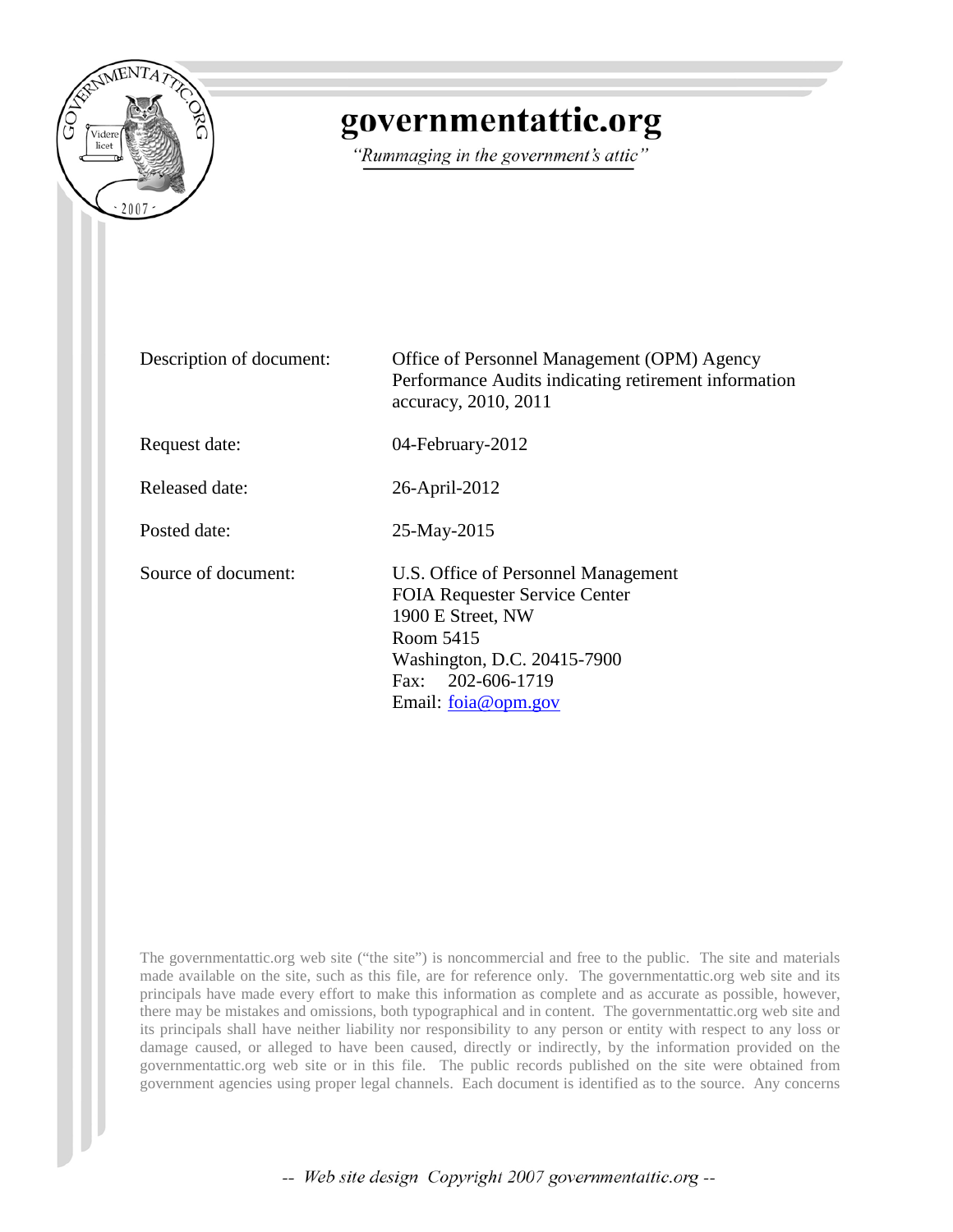about the contents of the site should be directed to the agency originating the document in question. GovernmentAttic.org is not responsible for the contents of documents published on the website.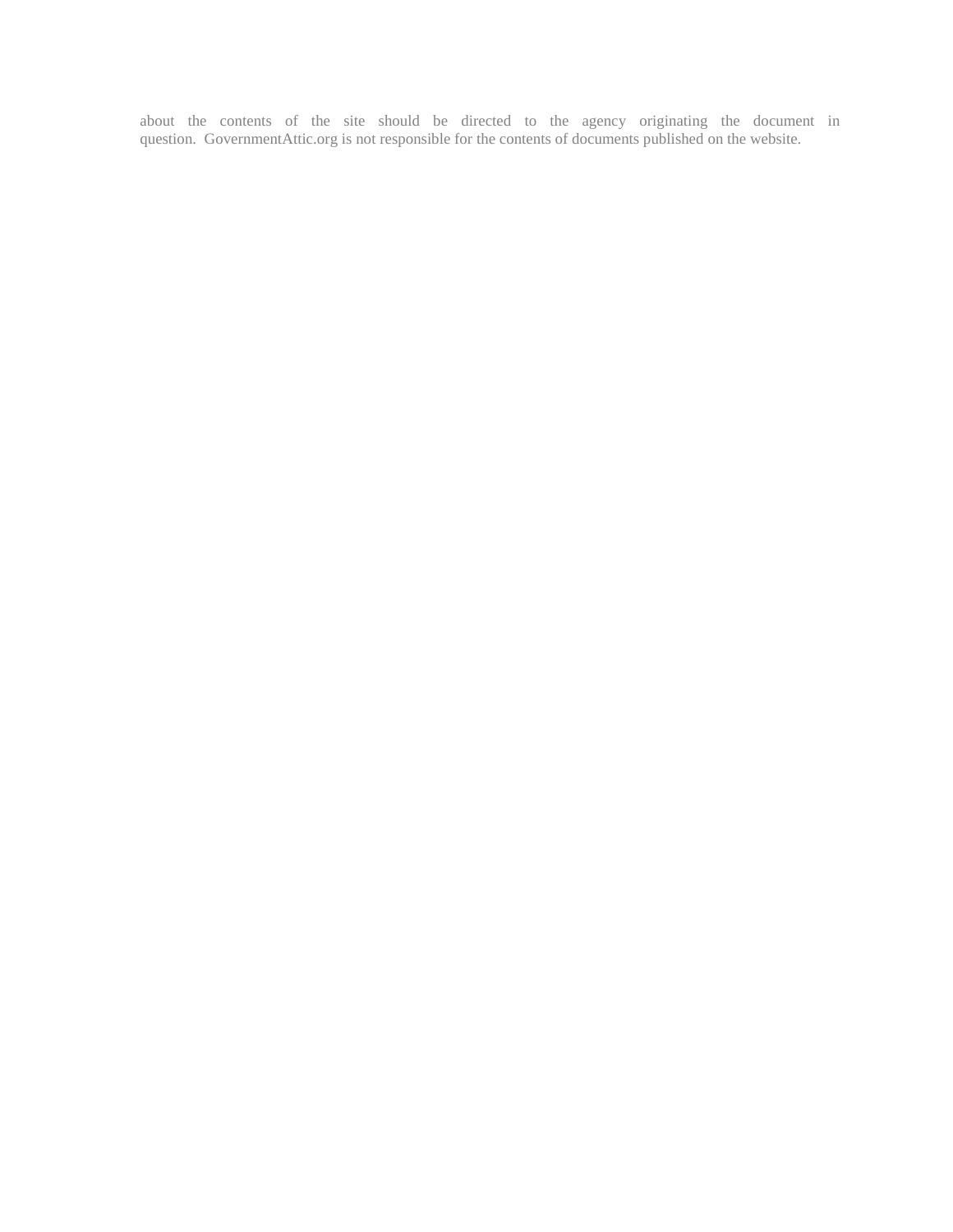From: "Ehrenzeller, Thomas P" Date: Thu, 26 Apr 2012 10:23:54 -0400 Subject: FOIA request 2012-01767

Attached are the two documents you requested, our Agency Performance Audits for 2011 and 2010.

There is no charge for providing these documents.

If you have any questions, please let us know.

Tom Ehrenzeller FOIA Coordinator Retirement Operations U.S. Office of Personnel Management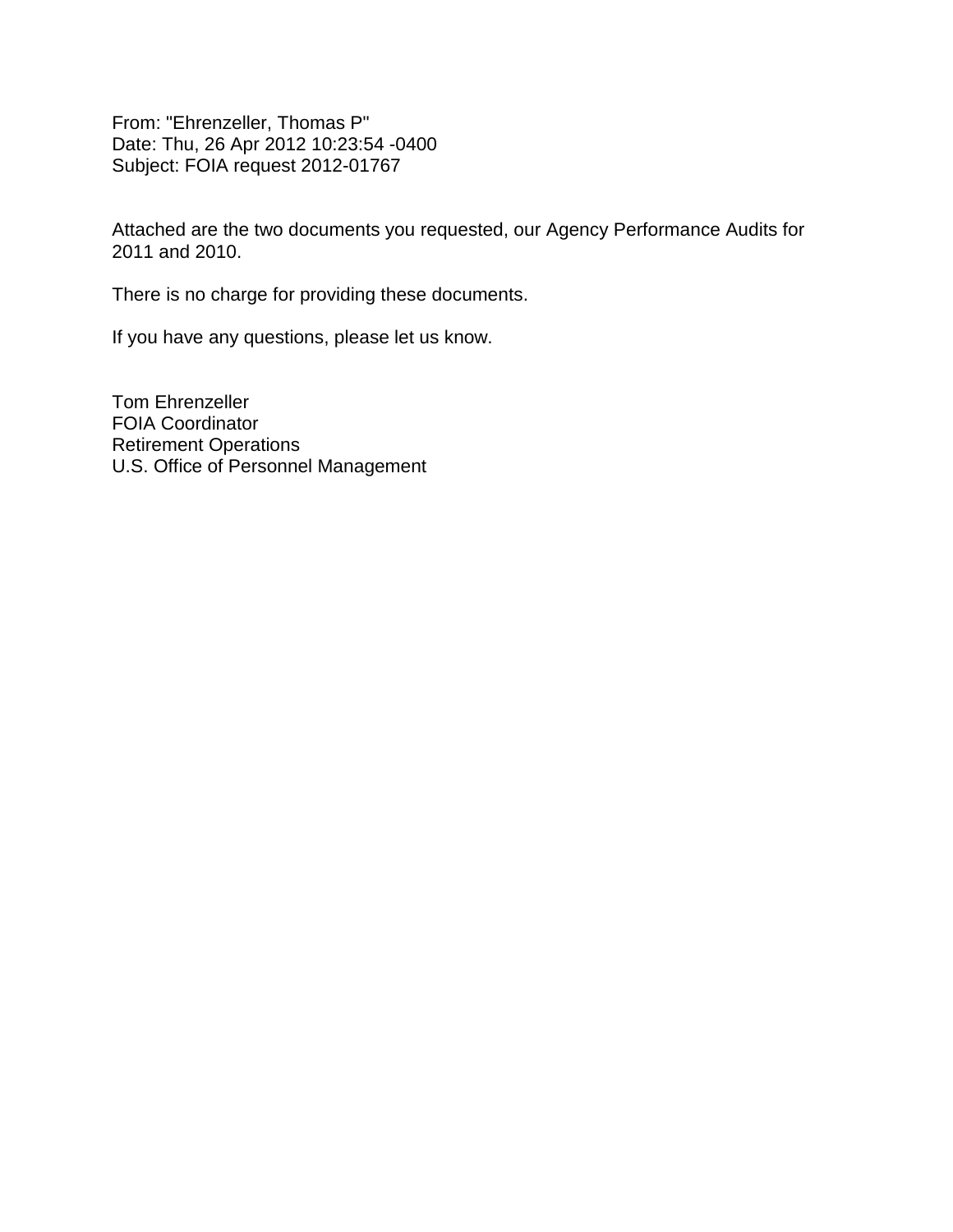| <b>Agency Name</b>                                      | <b>Number</b><br>of Entries | <b>Total</b><br><b>Errors</b> | # of Files<br>with<br><b>Errors</b> | % of Files<br>with<br><b>Errors</b> |
|---------------------------------------------------------|-----------------------------|-------------------------------|-------------------------------------|-------------------------------------|
| DEPARTMENT OF EDUCATION                                 | 8                           | 0                             | 0                                   | 0.00%                               |
| HOUSE OF REPRESENTATIVES                                | 3                           | 0                             | $\mathbf 0$                         | 0.00%                               |
| NATIONAL AERONAUTICS AND SPACE<br><b>ADMINISTRATION</b> | 22                          | 3                             | 3                                   | 13.64%                              |
| DEPARTMENT OF JUSTICE                                   | 114                         | 21                            | 18                                  | 15.79%                              |
| THE JUDICIARY                                           | 25                          | 4                             | 4                                   | 16.00%                              |
| DEPARTMENT OF THE NAVY                                  | 318                         | 60                            | 52                                  | 16.35%                              |
| DEPARTMENT OF THE ARMY                                  | 352                         | 73                            | 59                                  | 16.76%                              |
| ENVIRONMENTAL PROTECTION AGENCY                         | 17                          | 3                             | 3                                   | 17.65%                              |
| UNITED STATES POSTAL SERVICE                            | 812                         | 187                           | 146                                 | 17.98%                              |
| DEPARTMENT OF THE INTERIOR                              | 103                         | 25                            | 20                                  | 19.42%                              |
| DEPARTMENT OF AGRICULTURE                               | 160                         | 39                            | 33                                  | 20.63%                              |
| DEPARTMENT OF THE AIR FORCE                             | 193                         | 53                            | 40                                  | 20.73%                              |
| <b>GOVERNMENT-WIDE</b>                                  | 3458                        | 987                           | 772                                 | 22.33%                              |
| SOCIAL SECURITY ADMINISTRATION                          | 117                         | 32                            | 28                                  | 23.93%                              |
| DEPARTMENT OF TRANSPORTATION                            | 96                          | 28                            | 23                                  | 23.96%                              |
| DEPARTMENT OF THE TREASURY                              | 151                         | 43                            | 37                                  | 24.50%                              |
| DEPARTMENT OF ENERGY                                    | 32                          | 12                            | 8                                   | 25.00%                              |
| DEPARTMENT OF HEALTH AND HUMAN<br><b>SERVICES</b>       | 82                          | 25                            | 21                                  | 25.61%                              |
| DEPARTMENT OF COMMERCE                                  | 23                          | 6                             | 6                                   | 26.09%                              |
| DEPARTMENT OF LABOR                                     | 37                          | 13                            | 10                                  | 27.03%                              |
| DEPARTMENT OF DEFENSE                                   | 99                          | 34                            | 28                                  | 28.28%                              |
| DEPARTMENT OF HOMELAND SECURITY                         | 134                         | 52                            | 39                                  | 29.10%                              |
| DEPARTMENT OF VETERANS AFFAIRS                          | 391                         | 194                           | 133                                 | 34.02%                              |
| <b>GENERAL SERVICES ADMINISTRATION</b>                  | 20                          | $\overline{7}$                | $\overline{7}$                      | 35.00%                              |
| DISTRICT OF COLUMBIA, LOCAL<br><b>GOVERNMENT</b>        | 25                          | 16                            | 11                                  | 44.00%                              |
| DEPARTMENT OF STATE                                     | 20                          | 11                            | 9                                   | 45.00%                              |
| DEPARTMENT OF HOUSING AND URBAN<br><b>DEVELOPMENT</b>   | 19                          | 11                            | 9                                   | 47.37%                              |
| <b>GOVERNMENT ACCOUNTABILITY OFFICE</b>                 | 2                           | 1                             | 1                                   | 50.00%                              |
| OFFICE OF PERSONNEL MANAGEMENT                          | 4                           | $\overline{2}$                | $\overline{2}$                      | 50.00%                              |
| <b>SENATE</b>                                           | 1                           | 1                             | 1                                   | 100.00%                             |